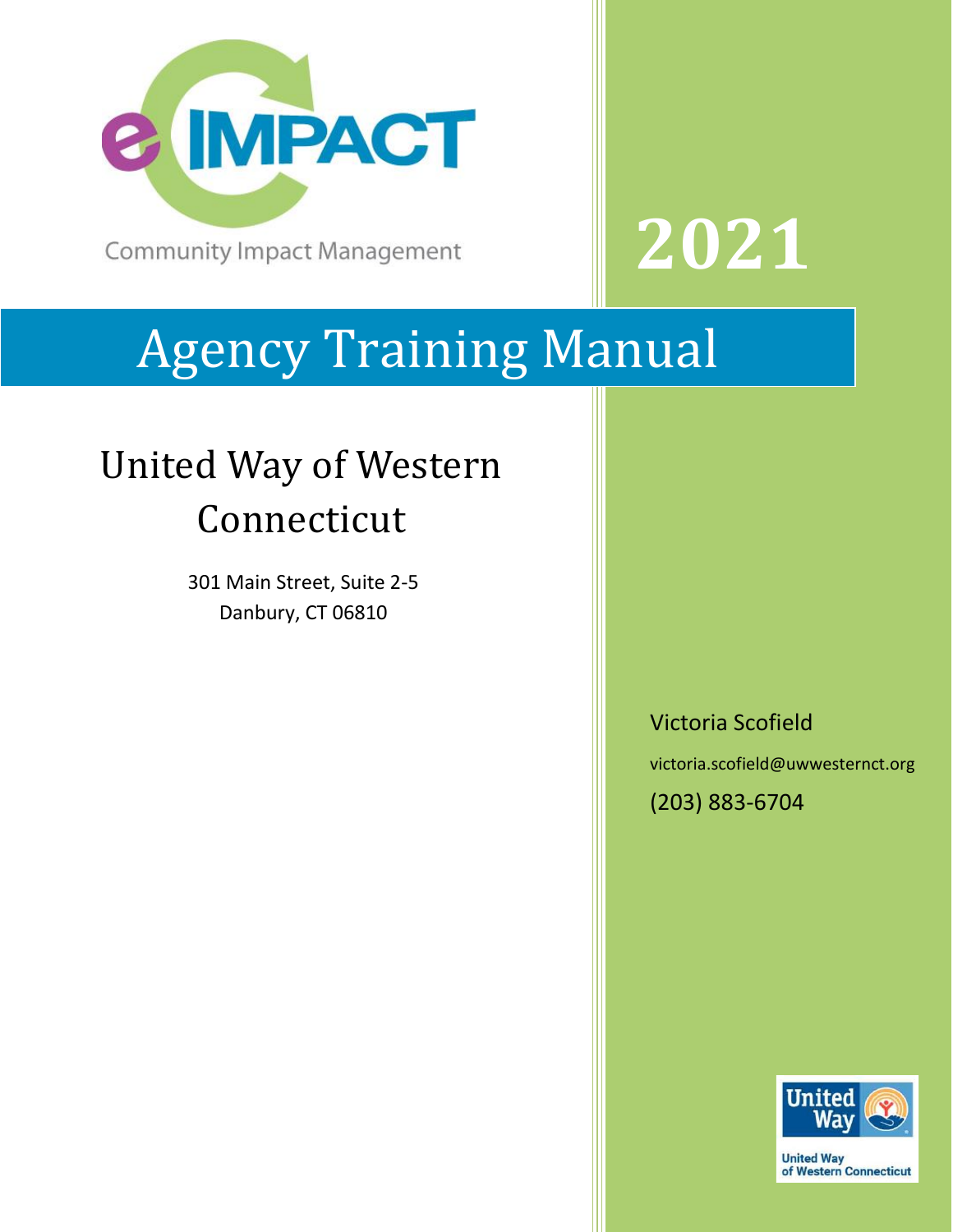#### **Table of Contents**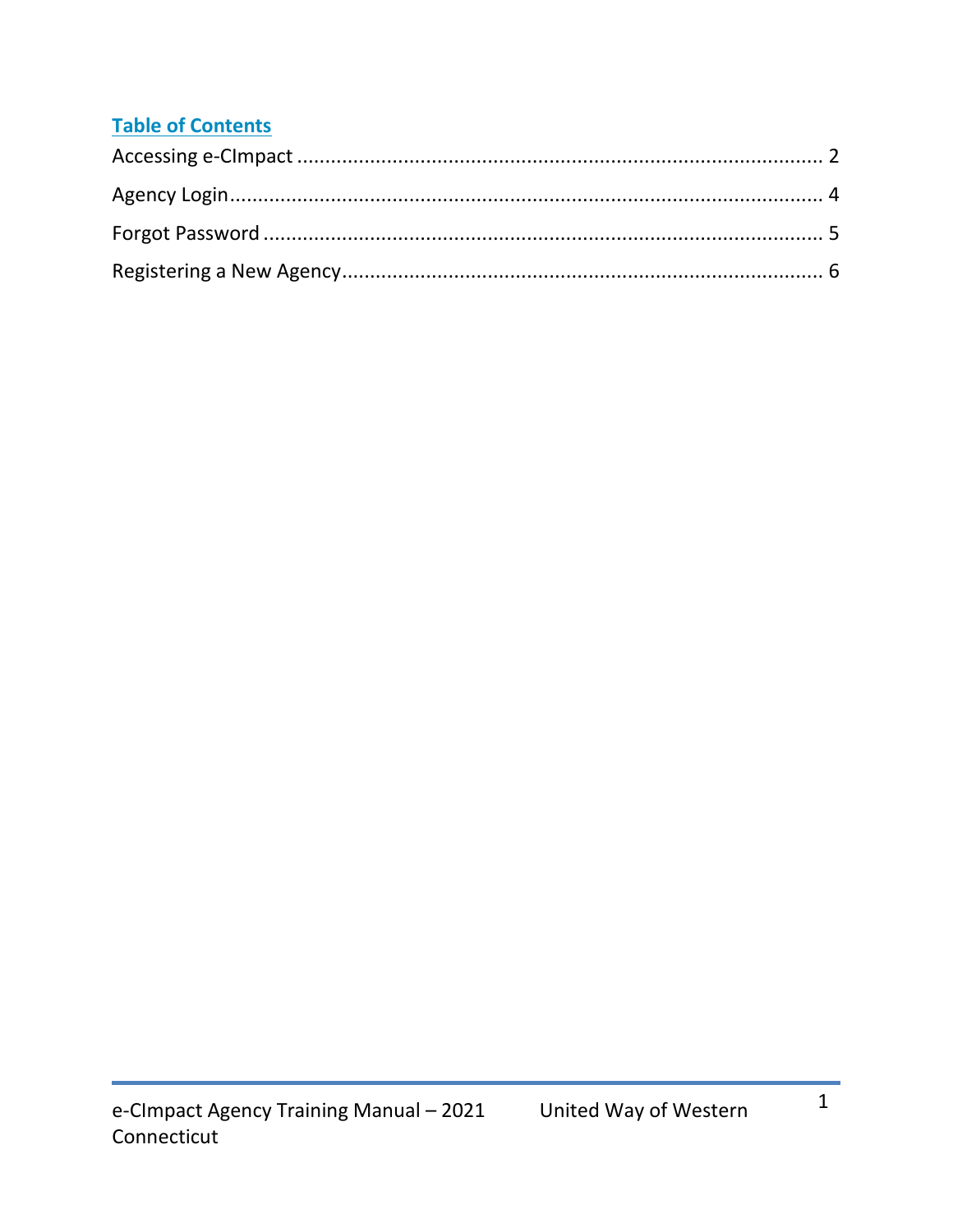#### <span id="page-2-0"></span>**Accessing e-CImpact**

Requirements: All you need to access e-CImpact is a computer with an internet connection and current version of web browser (example: Internet Explorer, Firefox, Chrome, Safari)

To access the e-CImpact website, please go to the United Way of Western Connecticut website [\(www.uwwesternct.org\)](http://www.uwwesternct.org/). Click on the menu button in the top right-hand corner to expand our website menu and click on Grant Opportunities.



e-CImpact Agency Training Manual – 2021 United Way of Western Connecticut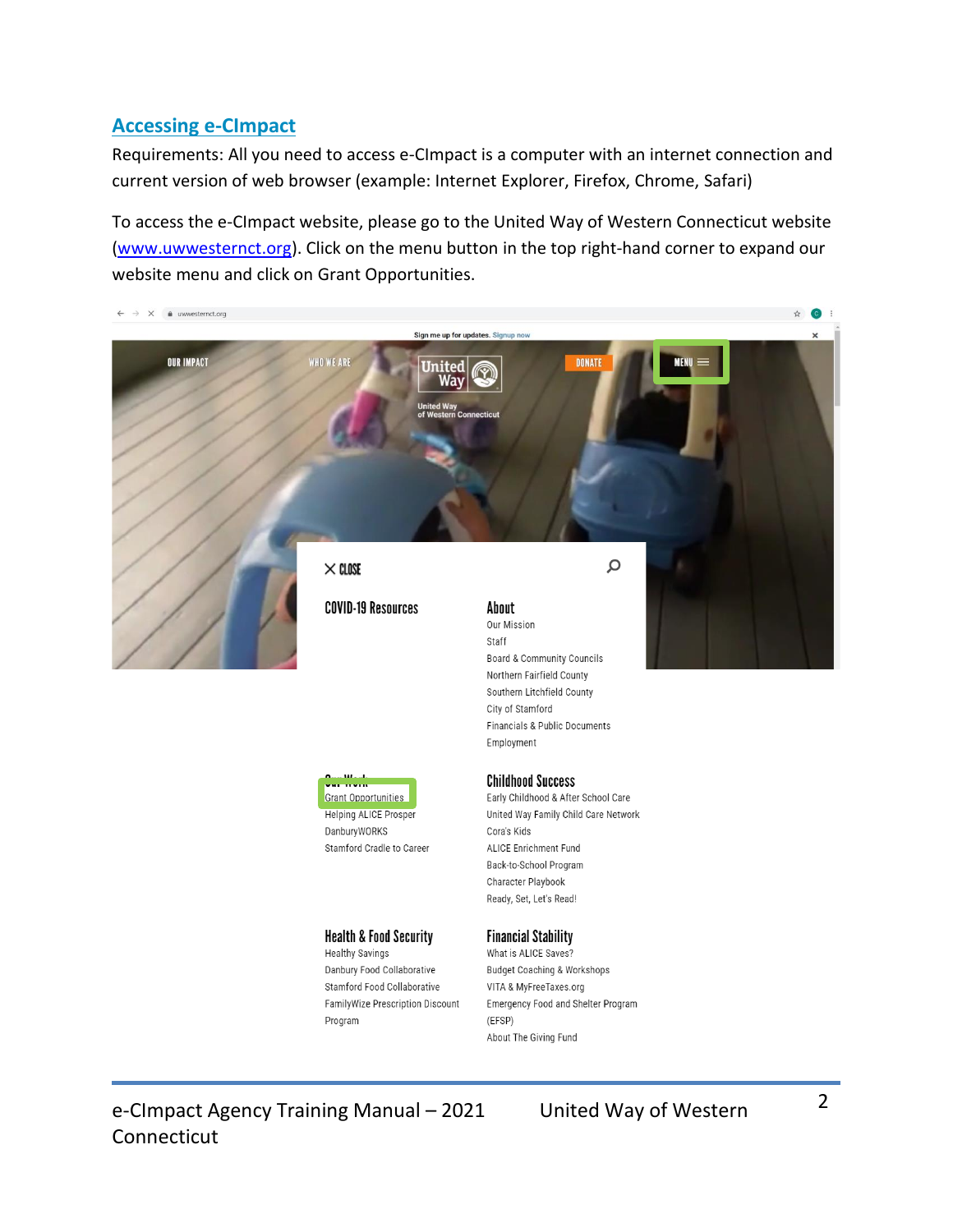

### **e IMPACT** e-CImpact Sign-In

e-CImpact is United Way of Western Connecticut's online system for managing its resource investment process annually. Through e-CImpact, Agencies will submit applications, and provide reports and accountability documents. Volunteers who participate on the Community Investment Review Teams and other funding review committees will also have electronic access to Agency and Program information to assist in their decision making.

If you are a(n) AGENCY, click HERE to enter.

If you are a(n) VOLUNTEER, click HERE to enter.

Once on the Grant Opportunities page, you will see the e-CImpact Sign-In information with a link to the Agency site.

Additionally, you can access our agency site directly by following the link below:

<https://agency.e-cimpact.com/login.aspx?org=08090F>

Please bookmark the address to easily access e-CImpact at your convenience.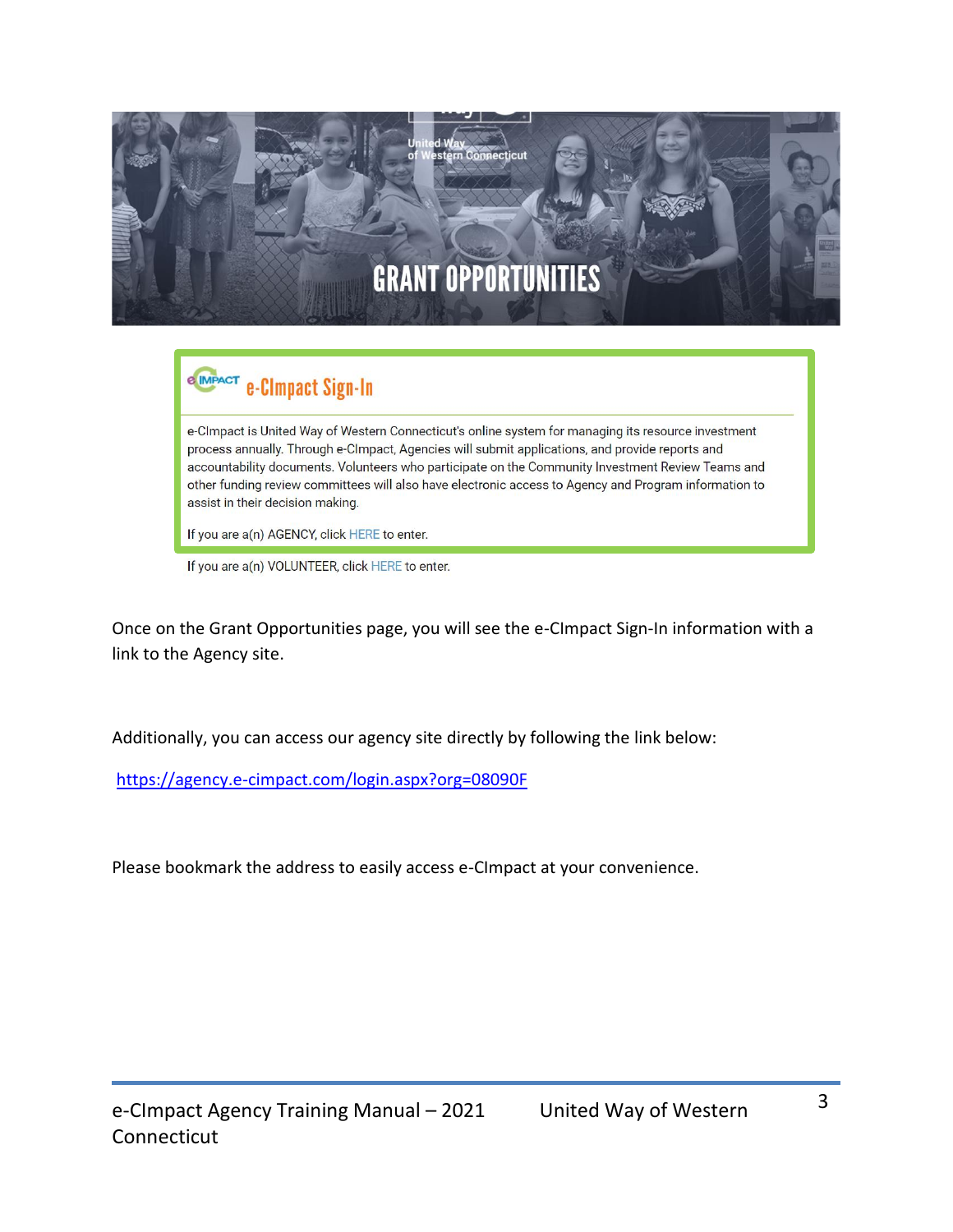#### <span id="page-4-0"></span>**Agency Login**

Now that you have accessed the Agency site, it is time to login.

**For Current Partner Agencies:** (If you are unsure if your agency has an account, please contact Victoria Scofield. We have imported many of our current partner agencies and so you may already have an account. If so, these are the instructions you will use.)

Currently, the default agency username is the email address of the agency's **primary contact**.

The first time you login, the password will be pwd123. Once logged in you will be automatically prompted to change your password.

**For Others:** *if you do not know or remember your username and password, please contact Victoria Scofield.*

**Step 1**: Enter your username and password

**Step 2:** Click 'Sign In to our Secure Server' or use the enter key.

| TM<br><b>&amp; IMPACT</b>                | Sign-In<br>Please sign in to your account.<br><b>User Name</b>            | Step 1: Enter<br>Username and<br>Password          |
|------------------------------------------|---------------------------------------------------------------------------|----------------------------------------------------|
| <b>Community Impact Management</b>       | Password                                                                  |                                                    |
| <b>AGENCY SITE</b>                       | Sign in to our Secure Server<br>Forgot your password?                     | Step 2: Click 'Sign<br>in to our Secure<br>Server' |
| New to e-CImpact?                        | Don't have an account?<br>Create an account to apply for available grants |                                                    |
| <b>Secured</b><br>by J<br><b>Othawte</b> | Click here to create a new Account<br>POWERED BY                          |                                                    |

e-CImpact Agency Training Manual – 2021 United Way of Western Connecticut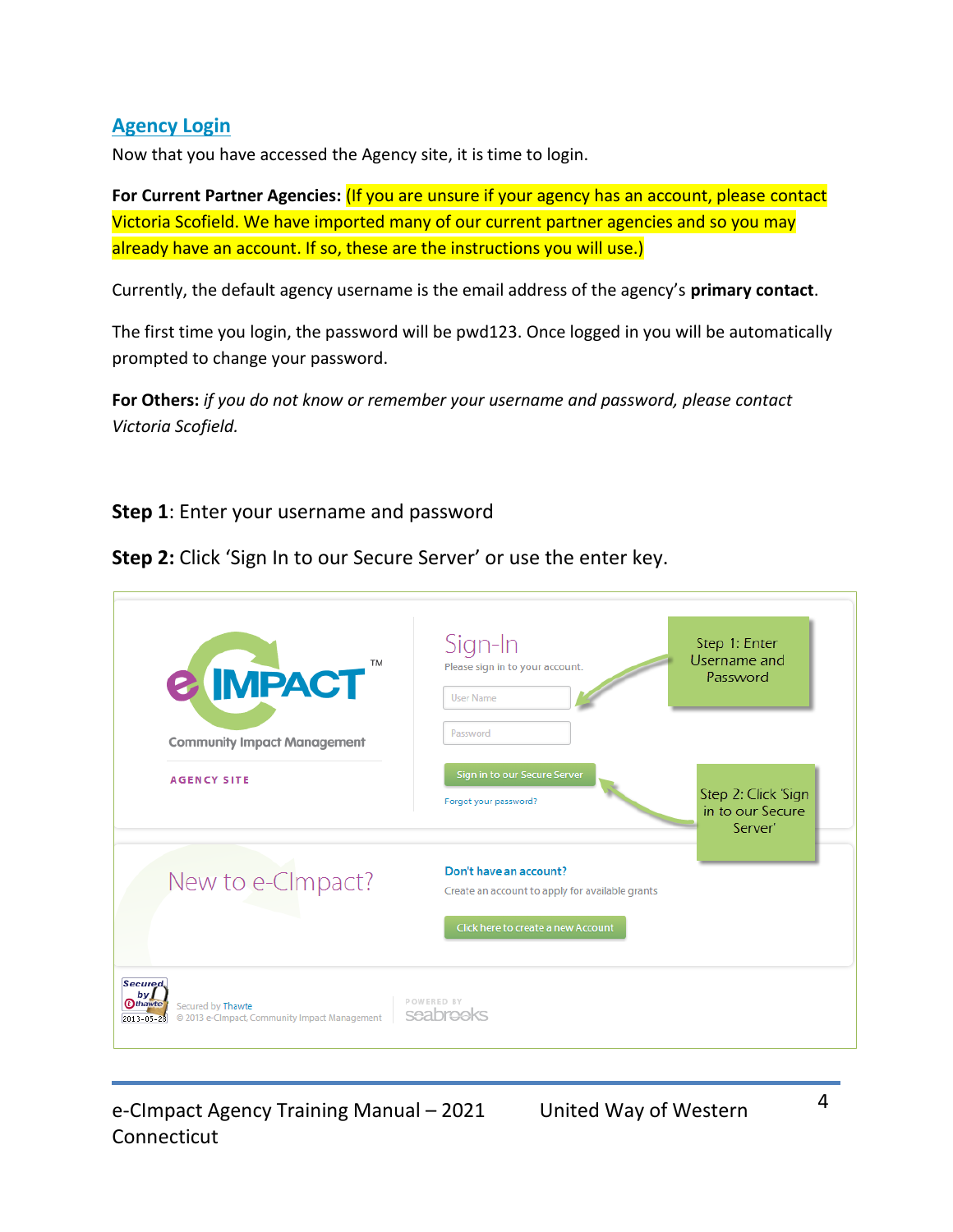#### <span id="page-5-0"></span>**Forgot Password**

**Step 1:** Click 'Forgot your password?' on the agency login page.



#### **Step 2:** Enter your username

#### **Step 3:** Select 'Auto-Generate my Password'



**Step 4:** Check your email, return to the login page and procede to login. If you do not see the email in your inbox, be sure to check the 'junk' folder. If the email is not in either, please contact Victoria Scofield.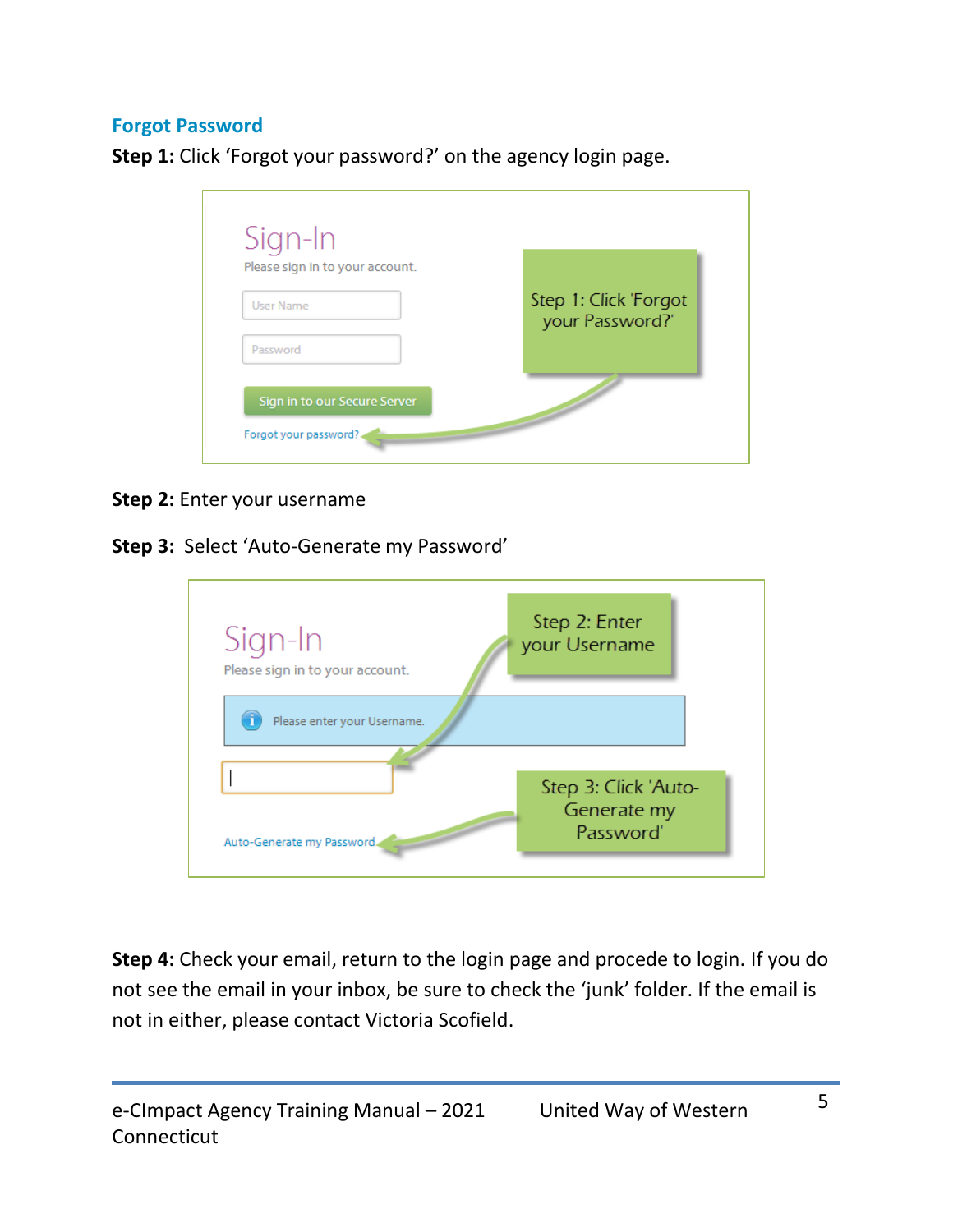#### <span id="page-6-0"></span>**Registering a New Agency**

If you are not yet a United Way of Western Connecticut Partner Agency, please proceed with site registration. Registration is required for all non-partner agencies.

**Step 1:** From the agency login page select 'Click here to create a new e-CImpact Account'

| TM<br><b>&amp; IMPACT</b><br><b>Community Impact Management</b><br><b>AGENCY SITE</b>                                        | Sign-In<br>Please sign in to your account.<br><b>User Name</b><br>Password<br>Sign in to our Secure Server<br>Forgot your password? |                                                  |
|------------------------------------------------------------------------------------------------------------------------------|-------------------------------------------------------------------------------------------------------------------------------------|--------------------------------------------------|
| New to e-CImpact?                                                                                                            | Don't have an account?<br>Create an account to apply for available grants<br>Click here to create a new Account                     | Step 1: Click here to<br>create a new<br>account |
| <b>Secured</b><br>by 1<br><b>Othawte</b><br>Secured by Thawte<br>@ 2013 e-CImpact, Community Impact Management<br>2013-05-28 | POWERED BY<br>seabrooks                                                                                                             |                                                  |

**Step 2:** Please read all directions carefully, and then click 'Next' to continue with your registration process. (You may not see a direction screen after clicking to create a new account. Not all of our processes have Pre-Qualification screenings.)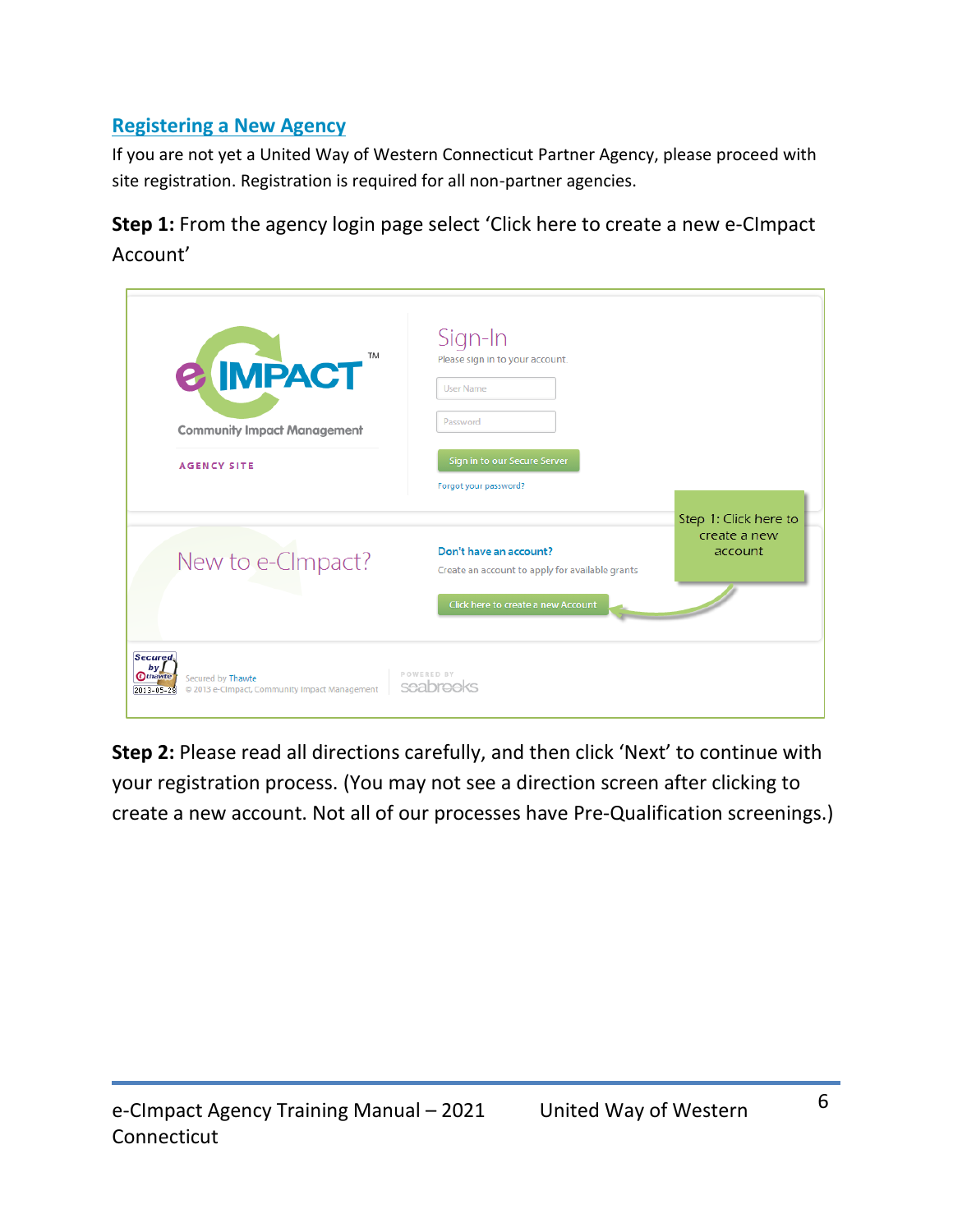| : Letter of Intent / RFP pre-qualification process!                                                                                                                                                                                                                          |                                                      |             |  |
|------------------------------------------------------------------------------------------------------------------------------------------------------------------------------------------------------------------------------------------------------------------------------|------------------------------------------------------|-------------|--|
| egister and request an application for the current funding round. Please be ready to enter your agency's EIN, contact information, and mission<br>oplication request requires that you succesfully complete a pre-qualification test to determine your agency's eligibility. |                                                      |             |  |
| Cancel and Return to Login Page                                                                                                                                                                                                                                              | Step 2: Read all<br>directions, then click<br>'Next' | <b>Next</b> |  |
| e-CImpact™ Community Impact Management<br>© 2015 Powered by Seabrooks.                                                                                                                                                                                                       |                                                      |             |  |

**Step 3:** Please enter all required information regarding your agency. Then proceed to the next page.

*\*EIN – the system will automatically validate your EIN, confirming you do not already have an e-CImpact account. The system will also automatically enter any information linked to the EIN entered.*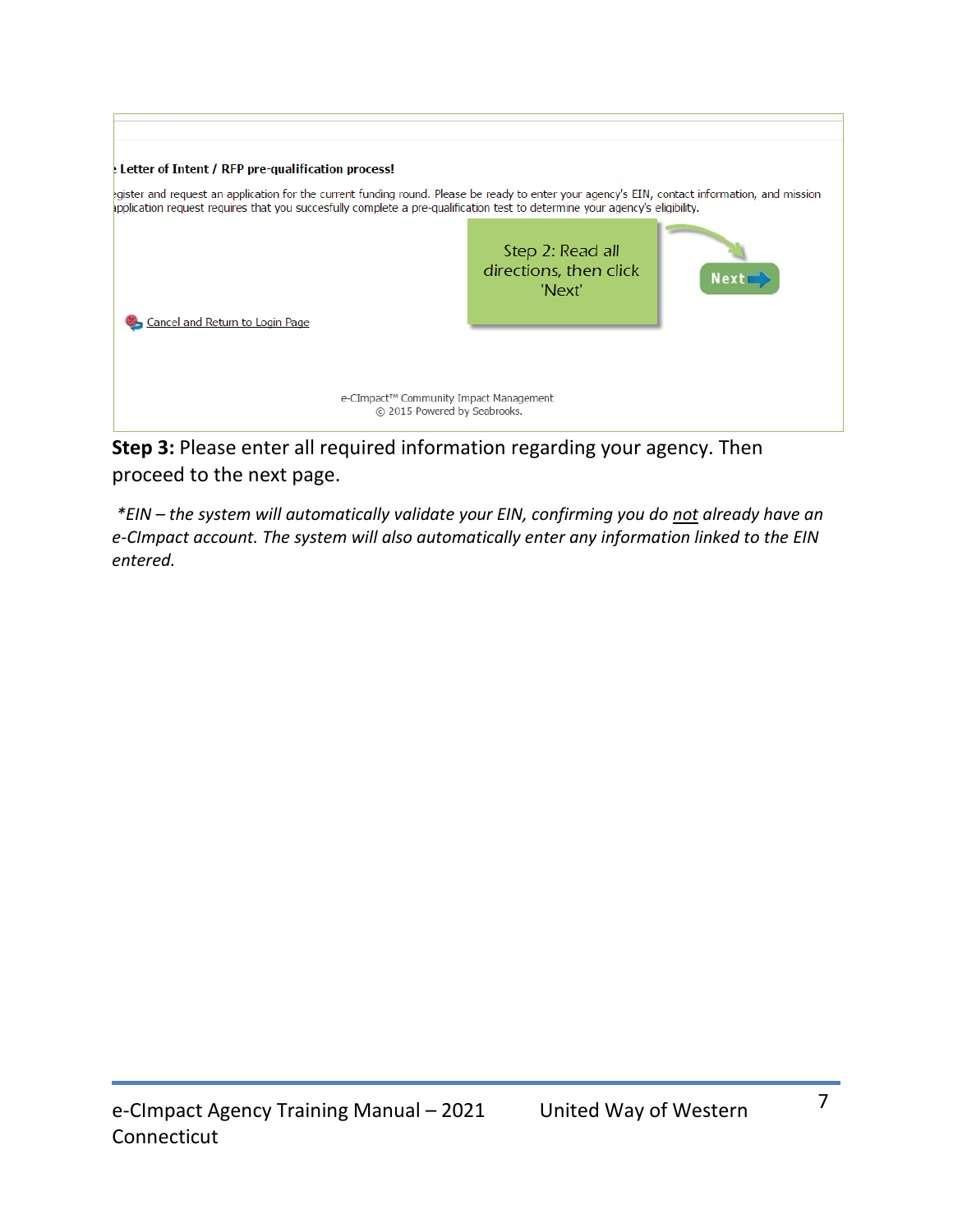| bottom of the page to continue.                                                        | Please enter your Agency information in the fields below, including the agency Primary Contact information then select 'Next' at the                                                                                                        |
|----------------------------------------------------------------------------------------|---------------------------------------------------------------------------------------------------------------------------------------------------------------------------------------------------------------------------------------------|
| <b>Agency Account Information</b>                                                      |                                                                                                                                                                                                                                             |
| EIN: *                                                                                 |                                                                                                                                                                                                                                             |
| Agency Name:*                                                                          |                                                                                                                                                                                                                                             |
| Website URL:                                                                           |                                                                                                                                                                                                                                             |
| <b>Account Information</b><br>Description:                                             |                                                                                                                                                                                                                                             |
|                                                                                        |                                                                                                                                                                                                                                             |
| <b>Mission Statement:</b>                                                              | Limit up to 750 characters (0 used).                                                                                                                                                                                                        |
|                                                                                        |                                                                                                                                                                                                                                             |
| <b>Address</b>                                                                         | Limit up to 750 characters (0 used).                                                                                                                                                                                                        |
| Address Type:*                                                                         | Maling<br>,                                                                                                                                                                                                                                 |
| Address Line 1:*                                                                       |                                                                                                                                                                                                                                             |
| Address Line 2:                                                                        |                                                                                                                                                                                                                                             |
| $C$ ity: $*$<br>State:*                                                                | V<br>Hawaii                                                                                                                                                                                                                                 |
| Zip Code:*                                                                             |                                                                                                                                                                                                                                             |
|                                                                                        |                                                                                                                                                                                                                                             |
| <b>Email Address</b>                                                                   |                                                                                                                                                                                                                                             |
| Email Address Type:*                                                                   | 7<br>Main                                                                                                                                                                                                                                   |
| Email Address:*                                                                        |                                                                                                                                                                                                                                             |
| <b>Phone Number</b>                                                                    |                                                                                                                                                                                                                                             |
| Phone Number Type:*                                                                    | Main<br>۰,                                                                                                                                                                                                                                  |
| Phone Number:*                                                                         |                                                                                                                                                                                                                                             |
| <b>Primary Contact Information</b>                                                     |                                                                                                                                                                                                                                             |
| Contact Type:*                                                                         | <b>Executive Director</b><br>,                                                                                                                                                                                                              |
| First Name:*                                                                           |                                                                                                                                                                                                                                             |
| Last Name:*                                                                            |                                                                                                                                                                                                                                             |
| <b>Job Title:</b>                                                                      |                                                                                                                                                                                                                                             |
|                                                                                        |                                                                                                                                                                                                                                             |
| <b>Preferred Login</b>                                                                 |                                                                                                                                                                                                                                             |
| Enter your<br>characters<br>not contai                                                 | rd to ensure that you have entered it correctly. Your Password must be between 6 and 15<br>aracter from 2 of the groups of alpha, numeric, or special characters. Your Password may<br>Please note what<br>any white-space.<br>username and |
| Password                                                                               | password you                                                                                                                                                                                                                                |
| -- abcdefg<br>-- pa\$\$wo<br>$-123456$<br>-- abcdefgh (invalid, contains only letters) | ers)<br>create.<br>bers)<br>bers)                                                                                                                                                                                                           |
| -- abc23 (invalid, less than 6 characters)                                             |                                                                                                                                                                                                                                             |
| Preferred User Name:*                                                                  | Step 3: Enter                                                                                                                                                                                                                               |
| Password- <sup>8</sup>                                                                 | required<br>information, then                                                                                                                                                                                                               |
| Confirm Password-*                                                                     | click 'Next'                                                                                                                                                                                                                                |
|                                                                                        |                                                                                                                                                                                                                                             |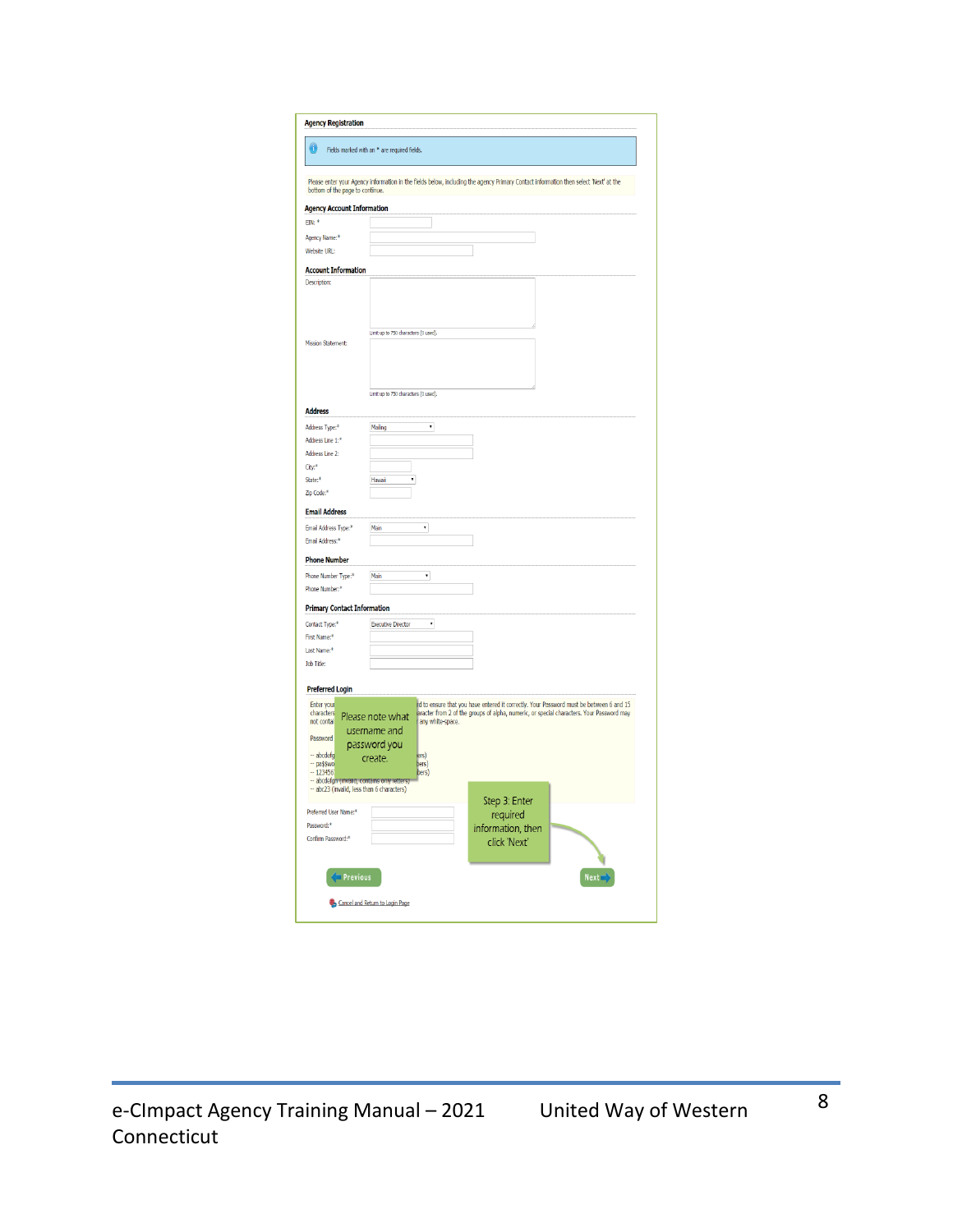**Step 4:** Select a grant application you would like to apply for, and then continue to the next page.

|                               | Please review the list of currently available Requests for Proposals (RFP) below                                                                                                                                                                                                                                                          |
|-------------------------------|-------------------------------------------------------------------------------------------------------------------------------------------------------------------------------------------------------------------------------------------------------------------------------------------------------------------------------------------|
|                               | Select an RFP from the list to request an application. Some RFPs may require pre-qualification information be provided.                                                                                                                                                                                                                   |
| <b>City of Danbury Grants</b> |                                                                                                                                                                                                                                                                                                                                           |
| <b>CoD 2021-2022 Funding</b>  |                                                                                                                                                                                                                                                                                                                                           |
| O                             | 2021-2022 Application                                                                                                                                                                                                                                                                                                                     |
|                               | <b>Application/Evaluation Process:</b>                                                                                                                                                                                                                                                                                                    |
|                               | The 2021-2022 Application is for a one-year grant, for the fiscal year of July 1, 2021 to June 30, 2022. Funding will be<br>awarded                                                                                                                                                                                                       |
|                               | All agencies must be culturally and linguistically appropriate, with preference given to evidence-based programs.<br>Preference will be given to entities that are operating in Danbury and the surrounding towns. Applicants are able to<br>apply for multiple impact areas and/or submit multiple proposals under the same impact area. |
|                               | Agencies must complete the Application to be considered through this process and must serve residents of Danbury.<br>Proposals will be reviewed and evaluated by Danbury resident volunteers and City of Danbury Health and Human<br>Services staff. Funding is not guaranteed for agencies that were funded in the past.                 |
|                               | Total available funding for this grant is \$240,000.                                                                                                                                                                                                                                                                                      |
|                               | <b>Community Impact Areas:</b>                                                                                                                                                                                                                                                                                                            |
|                               | The City of Danbury will consider applications for the following focus areas:                                                                                                                                                                                                                                                             |
|                               | <b>Education</b> - Helping children, youth, and their families achieve their potential.<br><b>Health</b> - Promoting health and wellness<br>Financial Stability - Promoting financial stability and self-sufficiency; increasing housing stability                                                                                        |
| <b>Previous</b>               | Step 4: Select a<br><b>Next</b>                                                                                                                                                                                                                                                                                                           |
|                               | grant application,                                                                                                                                                                                                                                                                                                                        |
|                               |                                                                                                                                                                                                                                                                                                                                           |
|                               | and then click Next.                                                                                                                                                                                                                                                                                                                      |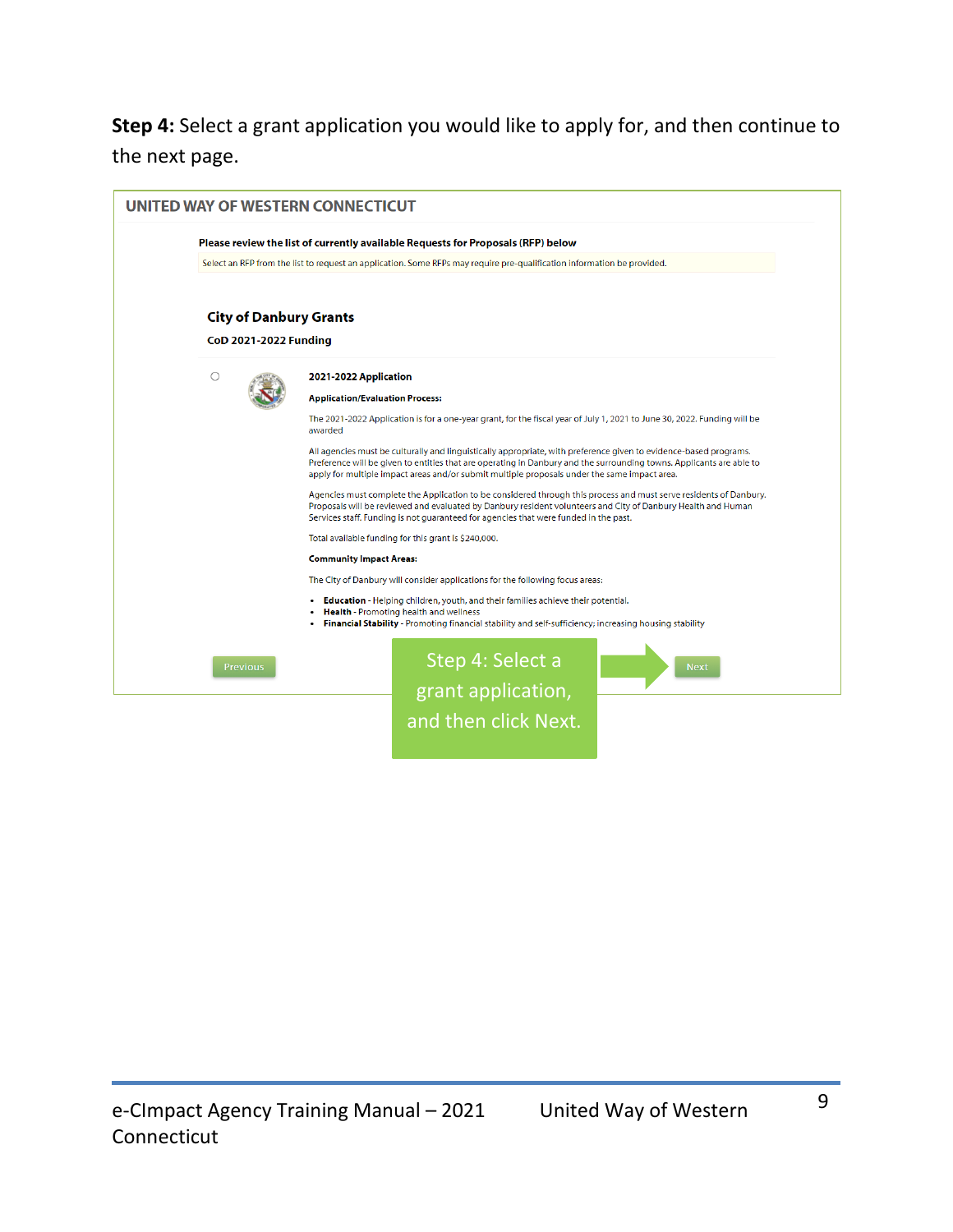#### **Step 6:** Review all agency information entered, and then click 'Confirm Registration'

| EIN:                                                                                                                                                                                                                                                                                                                                        | Please Review the information below for accuracy.<br>567774568 |                     |  |  |
|---------------------------------------------------------------------------------------------------------------------------------------------------------------------------------------------------------------------------------------------------------------------------------------------------------------------------------------------|----------------------------------------------------------------|---------------------|--|--|
| Agency Name:                                                                                                                                                                                                                                                                                                                                | 123 Test Agency                                                |                     |  |  |
|                                                                                                                                                                                                                                                                                                                                             |                                                                |                     |  |  |
| Description:                                                                                                                                                                                                                                                                                                                                | <b>Additional Agency Account Information Summary</b>           |                     |  |  |
| Accredited:                                                                                                                                                                                                                                                                                                                                 | $OYes$ Mo                                                      |                     |  |  |
| Mission<br>Statement:                                                                                                                                                                                                                                                                                                                       |                                                                |                     |  |  |
|                                                                                                                                                                                                                                                                                                                                             | <b>Agency Information Summary</b>                              |                     |  |  |
| Address:                                                                                                                                                                                                                                                                                                                                    | 123 Main Street<br>City, Illinois<br>45654<br>(Mailing)        |                     |  |  |
| Email Address:                                                                                                                                                                                                                                                                                                                              | info@email.com (Main)                                          |                     |  |  |
| Phone Number:                                                                                                                                                                                                                                                                                                                               | (555) 666-3333 (Fax)                                           |                     |  |  |
|                                                                                                                                                                                                                                                                                                                                             | <b>Primary Contact Information Summary</b>                     | Step 6: Review your |  |  |
| Contact Name:                                                                                                                                                                                                                                                                                                                               | me me (Executive Director)                                     | agencies            |  |  |
|                                                                                                                                                                                                                                                                                                                                             |                                                                | information, then   |  |  |
| <b>Preferred Login</b>                                                                                                                                                                                                                                                                                                                      |                                                                | 'Complete           |  |  |
| Username:                                                                                                                                                                                                                                                                                                                                   | 123agency                                                      | Registration'       |  |  |
| Password:                                                                                                                                                                                                                                                                                                                                   |                                                                |                     |  |  |
|                                                                                                                                                                                                                                                                                                                                             |                                                                |                     |  |  |
| <b>Request Summary</b>                                                                                                                                                                                                                                                                                                                      |                                                                |                     |  |  |
| The Youth Philanthropy Project<br>The Youth Philanthropy Project is transitioning to a formal partnership between The Con munity Foundation and HandsOn<br>Project. The purpose of this partnership is to further enhance the quality of the experience for participants and to further<br>expand our reach to youth throughout the region. |                                                                |                     |  |  |
|                                                                                                                                                                                                                                                                                                                                             |                                                                |                     |  |  |
|                                                                                                                                                                                                                                                                                                                                             |                                                                |                     |  |  |
|                                                                                                                                                                                                                                                                                                                                             | <b>Complete Registration</b>                                   |                     |  |  |
|                                                                                                                                                                                                                                                                                                                                             | Cancel and Return to Login Page                                |                     |  |  |

Once your registration is completed you will be able to print your confirmation page. You will also receive a confirmation email. Our staff will Approve or Deny your request to join the platform for the City of Danbury process based on your location. City of Danbury grants are focused on providing funding for agencies in Danbury and the surrounding towns.